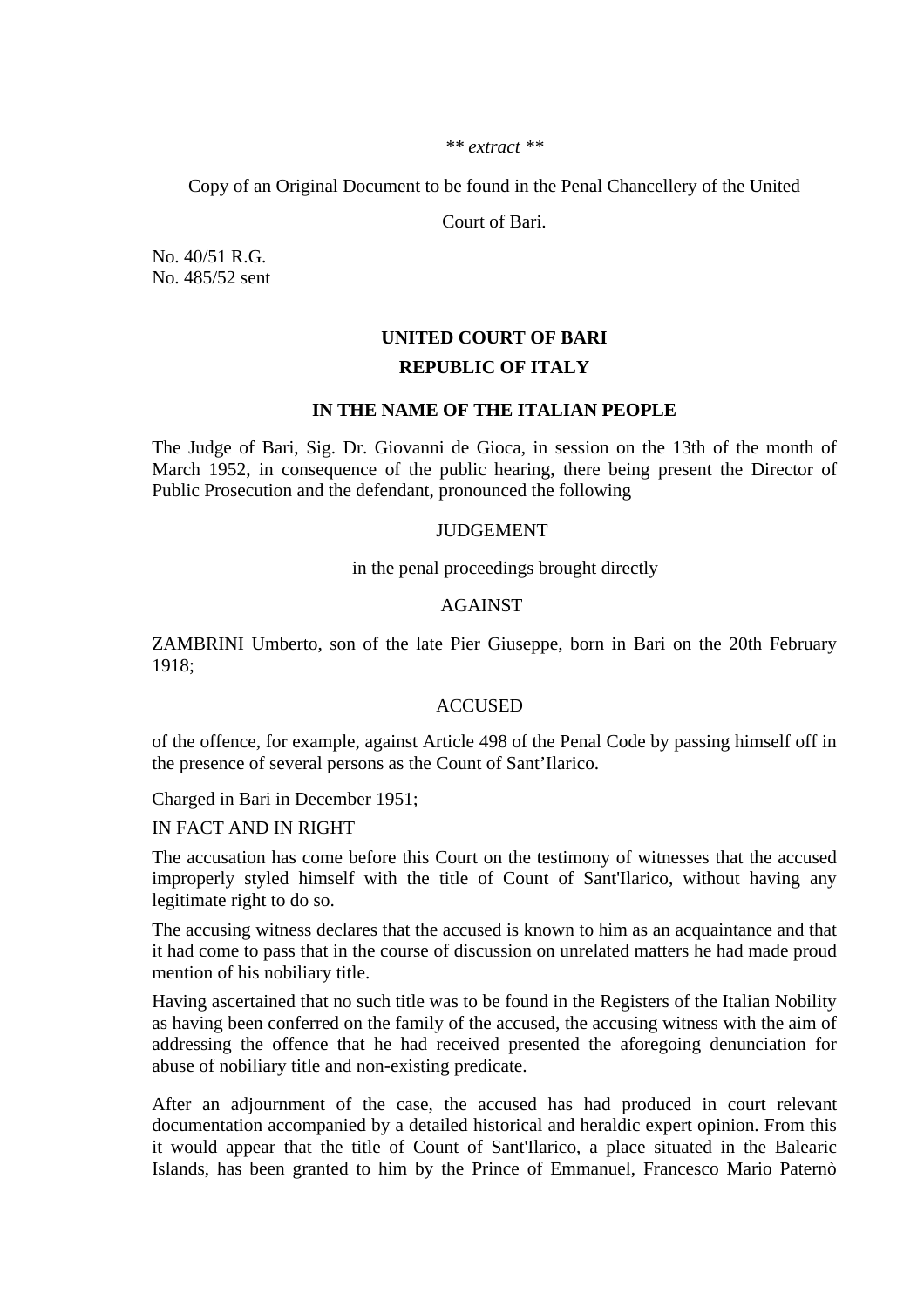Castello di Carcaci, in a brevet included in photocopy in the aforementioned documentary evidence in which the above-mentioned Prince styles himself the Pretender to the Throne of the Balearic Archipelago.

On the other hand Zambrini has demonstrated that his family, of noble Emilian origin, was long devoted to the Papacy and received the protection of Pope Alexander VI Borgia by whom it was invested with various titles. Moreover the noble status of the family is evidenced also by its noble arms, in its possession for centuries, which are blazoned as follows : Gold an eagle sable guardant dexter and charged with an escutcheon of sky blue a mount of three peaks proper.

This court believes, therefore, that it should first of all examine the historical and heraldic position of the person who has granted the said title to the accused, for from the legitimacy or no of its acquisition proceeds the legitimacy or no of its use.

From the documentary evidence and from the expert opinion included with it, to which is added a long list of most well known historical works all dealing with the family of Paternò and Aragon, the following is deduced: the Princely Family of the Paternò, one of the greatest houses in Sicily, today divided into many branches among them being that to which belongs the aforementioned Prince and known as Paternò Castello di Carcaci, has its origin in James I the Conqueror, the descendant of the Counts of Gascony, of the Kings of Navarre and of the Kings of Castille, and who was himself the greatest Spanish king in the Thirteenth Century, and who had by his third wife the Duchess Teresa Gil de Vidaure two sons made lords by him of the cities of Xerica and Ayerbe, and these were called James and Peter.

Peter, the Infant of Aragon and Lord of Ayerbe, was father of Peter and James; Peter married Maria de Luna and Violante di Violante di Ventimiglia of the Imperial House of Byzantium, and James married one Roncada and was himself also Lord of Liso, Brancavilla, Vaderasso and Paternoi.

Their descendants moved to Sicily and were called Paternò after their fief of Paternoi; their coat of arms "or, four pallets gules" is in fact identical with that of the House of Aragon, from which they are directly descended, male to male, with in addition "a bendlet azure" to indicate more precisely that this is the cadet branch of the family, for James I of Aragon had other sons by his two previous wives Eleanor of Castile and Violante of Hungary.

By a brevet of Kings James I, which called upon the closest branch of the House of Aragon to succeed him in ruling over the Kingdom, and by the current complete and utter extinction of all the various branches of that family, the claim to this throne moreover is a legitimate one which is made by the Paternò who are indeed a branch of the House of Aragon and are its last representatives. Furthermore the sovereign origin of the Paternò is certain, which is doubly the case in the instance of the aforementioned Prince Francesco Mario whose great-grandmother was a Princess Guttadauro of Emmanuel, a title which passed into the House of Paternò by reason of her marriage with his great-grandfather Paternò, and the Guttadauro being likewise descended from the same King James I the Conqueror, this Court believes it should consider as legal and of legitimate use the title granted to the accused, being attested and confirmed by numerous previous judgements that the descendants of sovereign families suffer the ignominy, that is to say the total and passive withdrawal of the exercise of all their rights of sovereignty, as was the case with the House of Aragon, of which the last remaining branch is that of the Paternò, whose